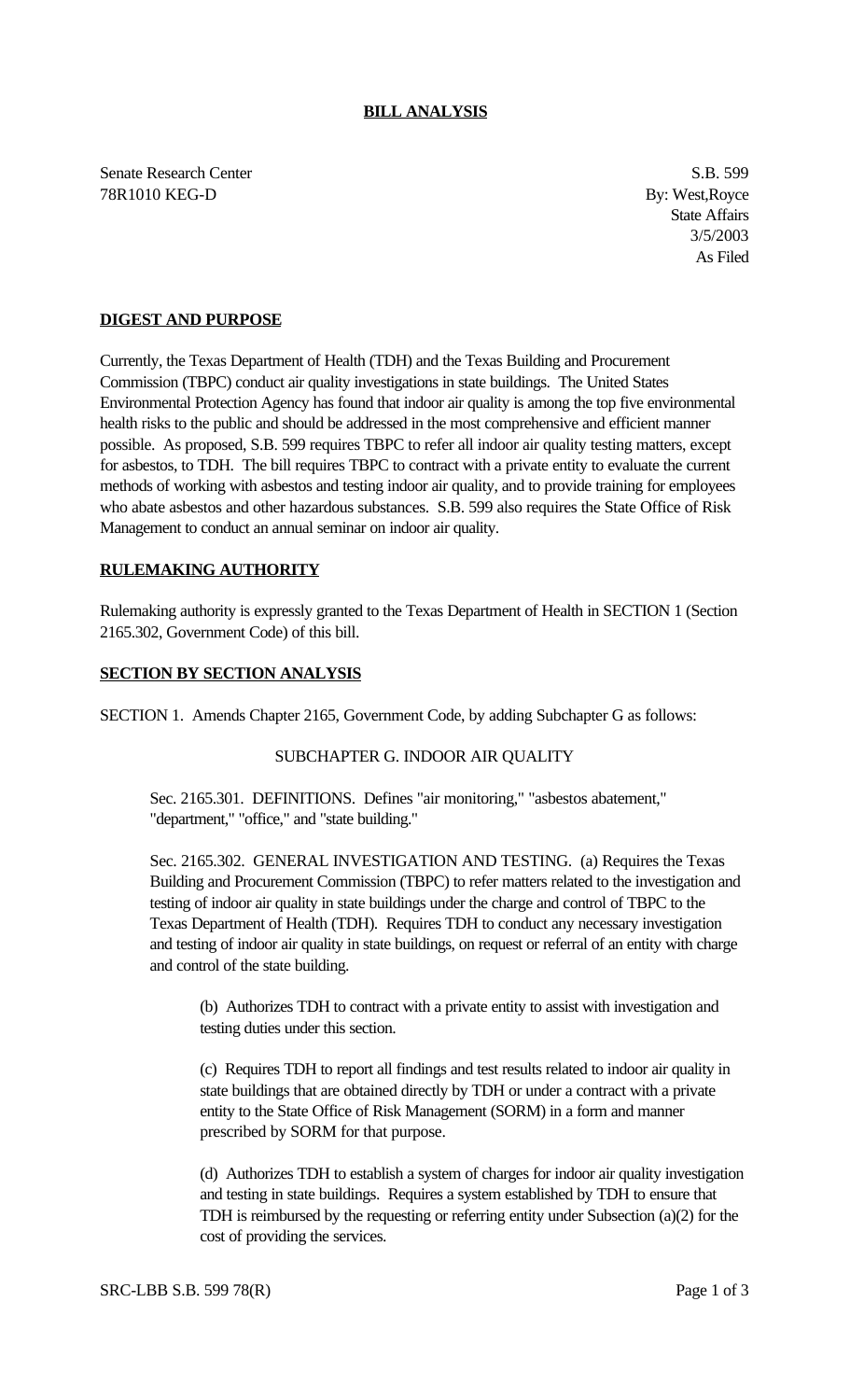(e) Requires TDH to adopt rules and procedures relating to the investigation and testing of indoor air quality in state buildings.

Sec. 2165.303. AIR MONITORING RELATED TO ASBESTOS ABATEMENT. (a) Requires TBPC to contract with a private entity to conduct any air monitoring that is related to asbestos abatement services provided by TBPC.

(b) Requires TBPC to report the findings and test results obtained under a contract for air monitoring under this section to the office and TDH in a form and manner prescribed by SORM and TDH for that purpose.

(c) Authorizes TBPC to establish a system of charges for air monitoring that is related to asbestos abatement services provided by TBPC. Requires a system established by TBPC to ensure that TBPC is reimbursed by agencies for which air monitoring is provided under this section for the cost of the air monitoring.

Sec. 2165.304. TECHNICAL ASSISTANCE TO IMPROVE ASBESTOS HANDLING. (a) Requires TBPC to contract with an entity that specializes in research and technical assistance related to indoor air quality but does not receive appropriations from the state, such as the Texas Institute for the Indoor Environment in Austin, to perform certain functions.

(b) Requires TBPC to provide a report of findings or recommended plan of action produced under this section to the Legislative Budget Board, the Governor's Office of Budget and Planning, and SORM.

Sec. 2165.305. EDUCATIONAL SEMINAR ON INDOOR AIR QUALITY. (a) Requires SORM to conduct an annual, one-day educational seminar on indoor air quality.

(b) Requires SORM to provide updated information at the seminar on maintaining safe indoor air in state buildings.

(c) Requires SORM to receive assistance from certain entities in developing a seminar required by this section.

(d) Requires a state agency risk managers, representatives of entities with charge and control of state buildings, facility managers, and owners and managers of buildings or offices leased to the state to attend a seminar under this section on an annual basis.

(e) Requires SORM to publish on its Internet website the information provided at the most recent seminar required by this section.

SECTION 2. Requires TDH and TBPC to provide functions relating to investigation and testing, technical assistance, and certain other matters related to indoor air quality in state buildings beginning on September 1, 2003.

SECTION 3. Requires TBPC and TDH to establish a transition plan containing certain items for the transfer described in Section 2 of this Act, not later than December 31, 2003.

SECTION 4. (a) Effective date: September 1, 2003.

Makes application of this Act prospective.

 (b) Requires SORM and TDH to prescribe reporting procedures for findings and test results, as required by Chapter 2165G, Government Code, as added by this Act, not later than September 1, 2004.